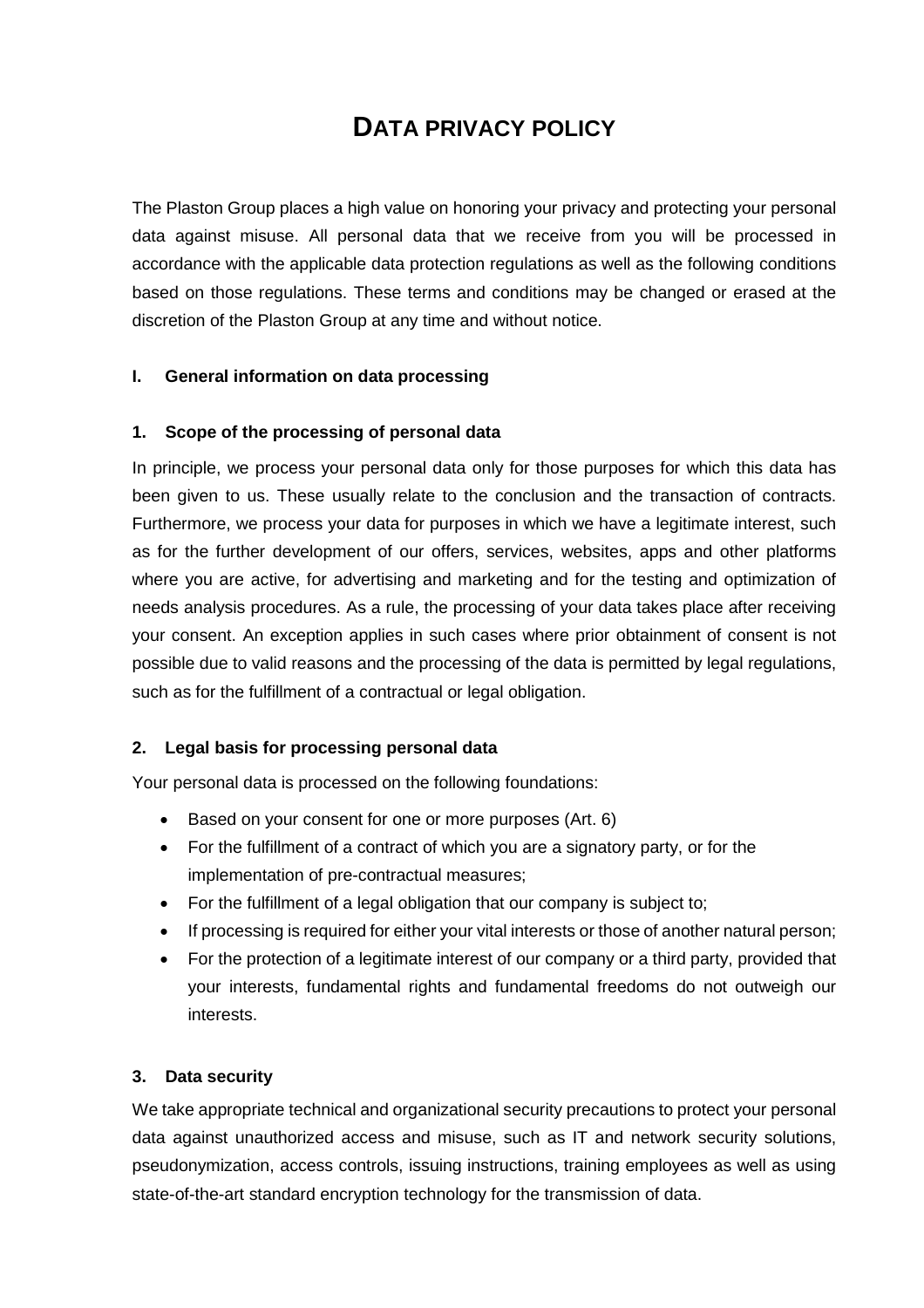## **4. Data erasure and duration of storage**

Wherever possible, your personal data is erased or anonymized once the purpose of its processing has been fulfilled or it is no longer required. However, the storage of your data beyond this period may be required if stipulated by legal retention and documentation obligations, or for the purposes of evidence or documentation in the event that claims are made against our company, or if required due to legitimate business interests.

#### **II. Provision of the website and creation of log files**

#### **5. Description and scope of the data processing**

Our system collects the anonymized data and information of the accessing computer system each time the website is accessed.

The following data is gathered in this process:

- Information about the browser type and the version used
- The operating system that you use
- Your IP address
- Data and time of access
- Websites from which your system reached our Internet site
- Websites that are accessed by your system by means of our website
- Name of the page accessed by the user's system

The data is also stored in the log files of our system. This data is not stored together with other personal data.

#### **6. Legal basis for data processing**

The temporary storage of data and log files is used for the protection of legitimate interests of our company.

#### **7. Purpose of data processing**

The temporary storage of the IP address by the system is necessary to be able to deliver the website to your computer. For this purpose, your IP address must remain stored for the duration of the session.

Storage in log files takes place in order to ensure the proper function of the website. Furthermore, the data is used by us to optimize the website and ensure the security of our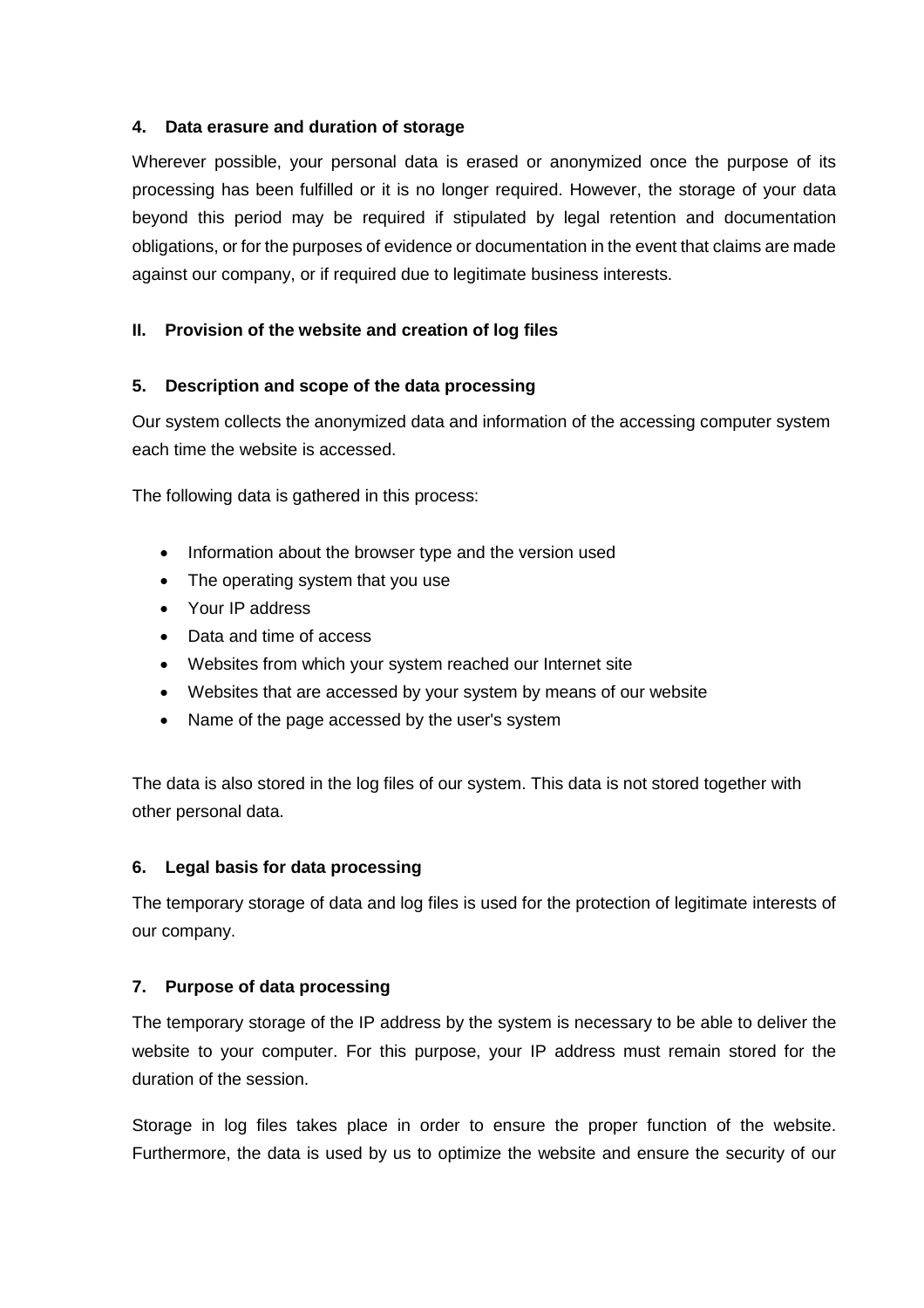information technology systems. An evaluation of the data for marketing purposes does not take place in connection with this.

Our legitimate interests in data processing also lie within this context.

## **8. Duration of storage**

The data is erased as soon as its collection is no longer required to accomplish these purposes. In cases of data collection for the provision of the website, this is the case when the respective session is ended.

In cases of data storage in log files, this is the case after 4 weeks at the latest. Storage extending beyond this is possible. In this case, your IP addresses are erased or defamiliarized so that it is no longer possible to associate them to you personally.

#### **9. Objection and removal option**

The collection of data for the provision of the website and the storage of data in log files is absolutely required for the operation of the Internet site. Consequently, you do not have an option to object.

#### **III. Use of cookies**

#### **10. Description and scope of the data processing**

Our website uses cookies. Cookies are text files that are stored in the Internet browser itself or by the Internet browser to your computer system. When you access a website, a cookie may be stored to your operating system. This cookie contains a characteristic string which enables unmistakable identification of the browser when accessing the website again.

Furthermore, we use cookies on our website to enable the analysis of your surfing behavior.

- Search terms entered
- Frequency of site access
- Use of website functions

This allows the following data to be transmitted:

The following cookies are used in tandem with Google Universal Analytics:

- ga (duration of 2 years)
- gat (duration of 24 hours)
- gid (duration of 24 hours)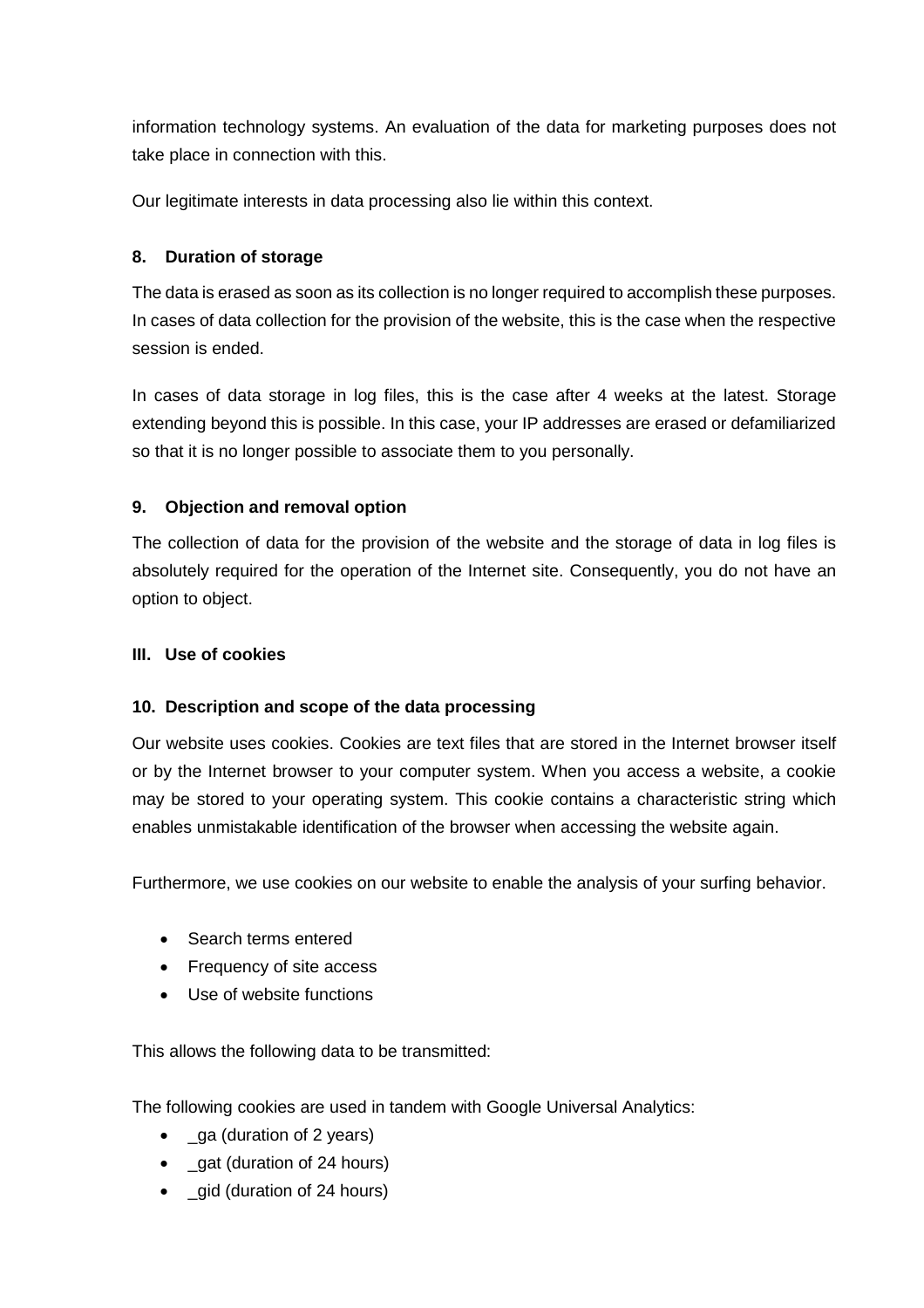The following cookies are used in conjunction with Facebook:

• fr (duration of 3 months)

The following cookies are used in conjunction with the Overlay app:

• appOverlayViewed (duration of 10 years)

The following cookies are used in conjunction with the Google Tag Manager:

• dc gtm UA-39291455-4 (duration of 24 hours)

The following cookies are used in tandem with the cookie message:

• cookiesAccepted (duration of 1 year)

When you access our website, you are notified of the use of cookies for analysis purposes and your consent to the processing of personal data used in this context is obtained. This data privacy policy is also referenced in this context.

# **11. Legal basis for data processing**

Processing personal data while using technically necessary cookies serves to protect the legitimate interests of our company.

Personal data is processed with the use of cookies for analysis purposes based on your previously granted consent.

# **12. Purpose of data processing**

The purpose of using technically necessary cookies is to simplify the use of our website for you. Some functions of our Internet site may not be offered without the use of cookies. These functions require that the browser is recognized after a page change.

We require cookies for the following applications:

- Taking over language settings
- Bookmarking search terms

The data collected by technically necessary cookies is not used for the creation of user profiles.

Analysis cookies are uses for the purposes of improving the quality of our website and its contents. We learn how the website is used through analysis cookies and as a result are able to continually optimize our offers.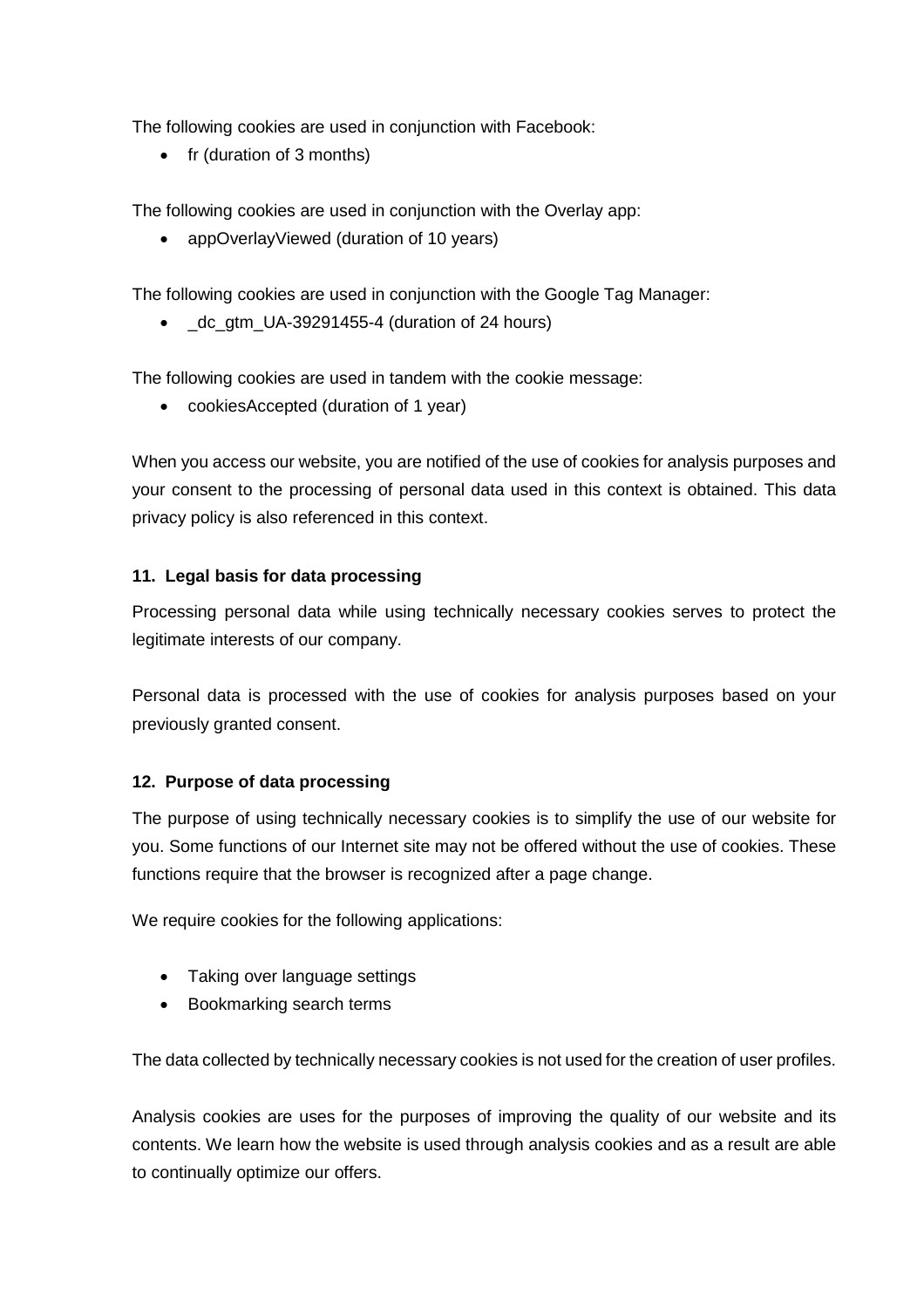Our legitimate interests in the processing of personal data also lie within this context.

# **13. Duration of storage, objection and removal options**

Cookies are stored to your computer and transmitted from it to our website. Therefore, as the user, you have full control over the use of cookies. You can deactivate or limit the transmission of cookies by making changes to the settings in your Internet browser. Cookies that are already stored may be erased at any time. This can be done automatically. If cookies are deactivated for our website, it is possible that all functions of the website will no longer be able to be used in their full scope.

#### **IV. Registration**

#### **14. Description and scope of the data processing**

On our Internet site, we offer you the option to register in a non-public area (extranet) when indicating your personal data. In this process, the data is entered in an input screen, transmitted to us and stored. The data is not forwarded to third parties. The following data is compiled as a part of the registration process:

- First name
- Last name
- Username
- Company
- User status (active/inactive)
- Status change: Notify user (checkbox)
- User group: Security group / extranet user

The following data is stored at the time of registration:

- Your IP address
- Date and time of registration

Registration happens through direct contact with Boneco. In doing so, you are giving your consent for the processing of this data.

# **15. Legal basis for data processing**

The data is processed based on your previously granted consent.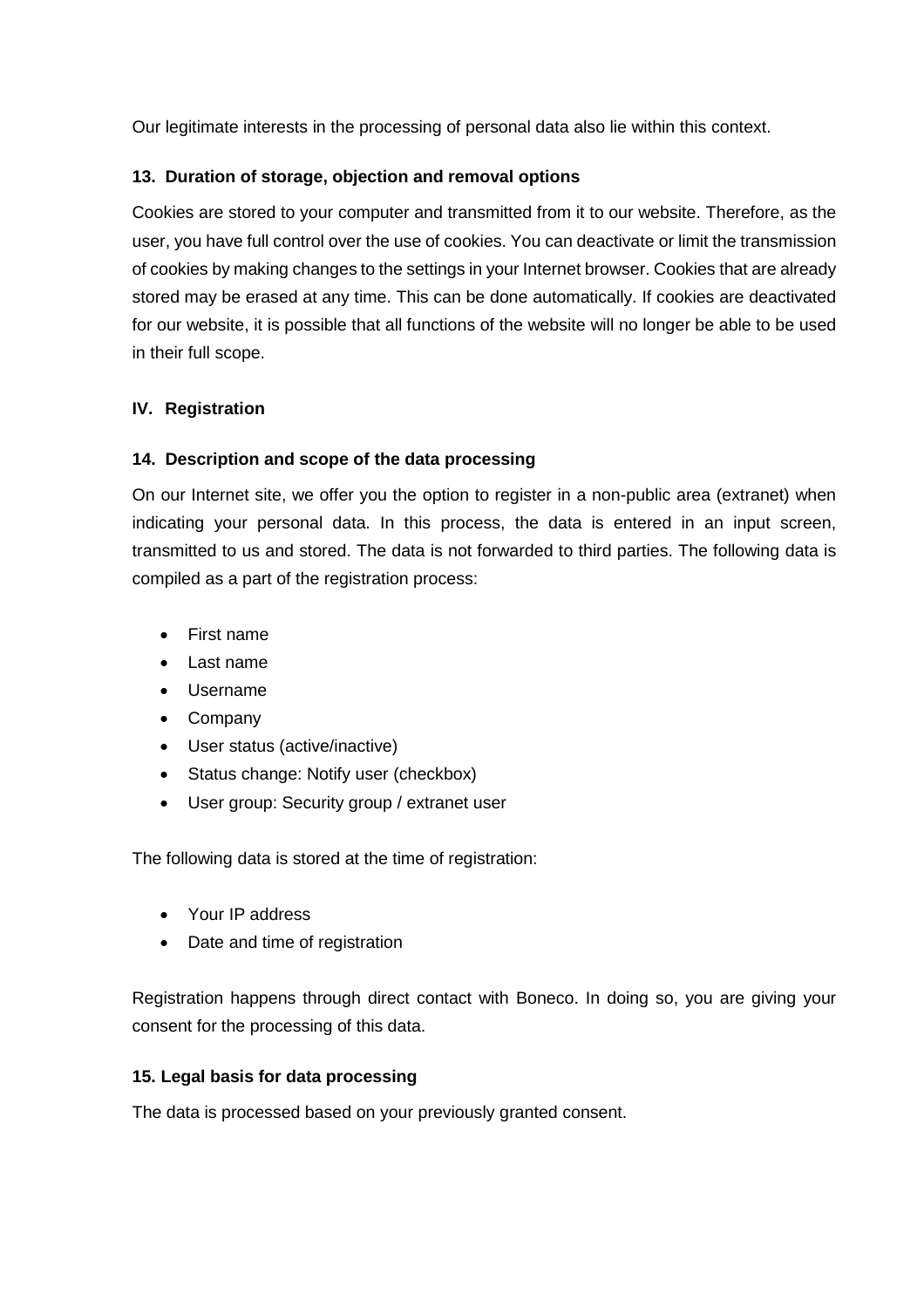# **16. Purpose of data processing**

Your registration is required to keep certain content and services available on our website.

## **17. Duration of storage**

The data is erased as soon as its collection is no longer required to accomplish these purposes.

This is the case for the data collected during the registration process if you have unregistered from our website or modified your registration.

#### **18. Objection and removal option**

You have the option to cancel registration at any time. You may amend the data you have stored at any time.

You may opt out of storage at any time by sending us an e-mail at the following e-mail address: Notify [support@boneco.com.](mailto:support@boneco.com)

#### **V. Contact form and e-mail contact**

#### **19. Description and scope of the data processing**

There is a contact form available on our website that may be used to contact us over the Internet. If you exercise this option, the data that you enter in the input screen will be transmitted to us and stored. This data is:

- Title
- First name
- Last name
- Comment field/message
- E-mail address
- Country
- Confirmation for the processing of the data (checkbox)

The following data is stored at the point in time that the message is submitted:

- Your IP address
- Date and time of submission

For processing the data as part of the submission process, your consent is obtained and you are referred to this data privacy policy.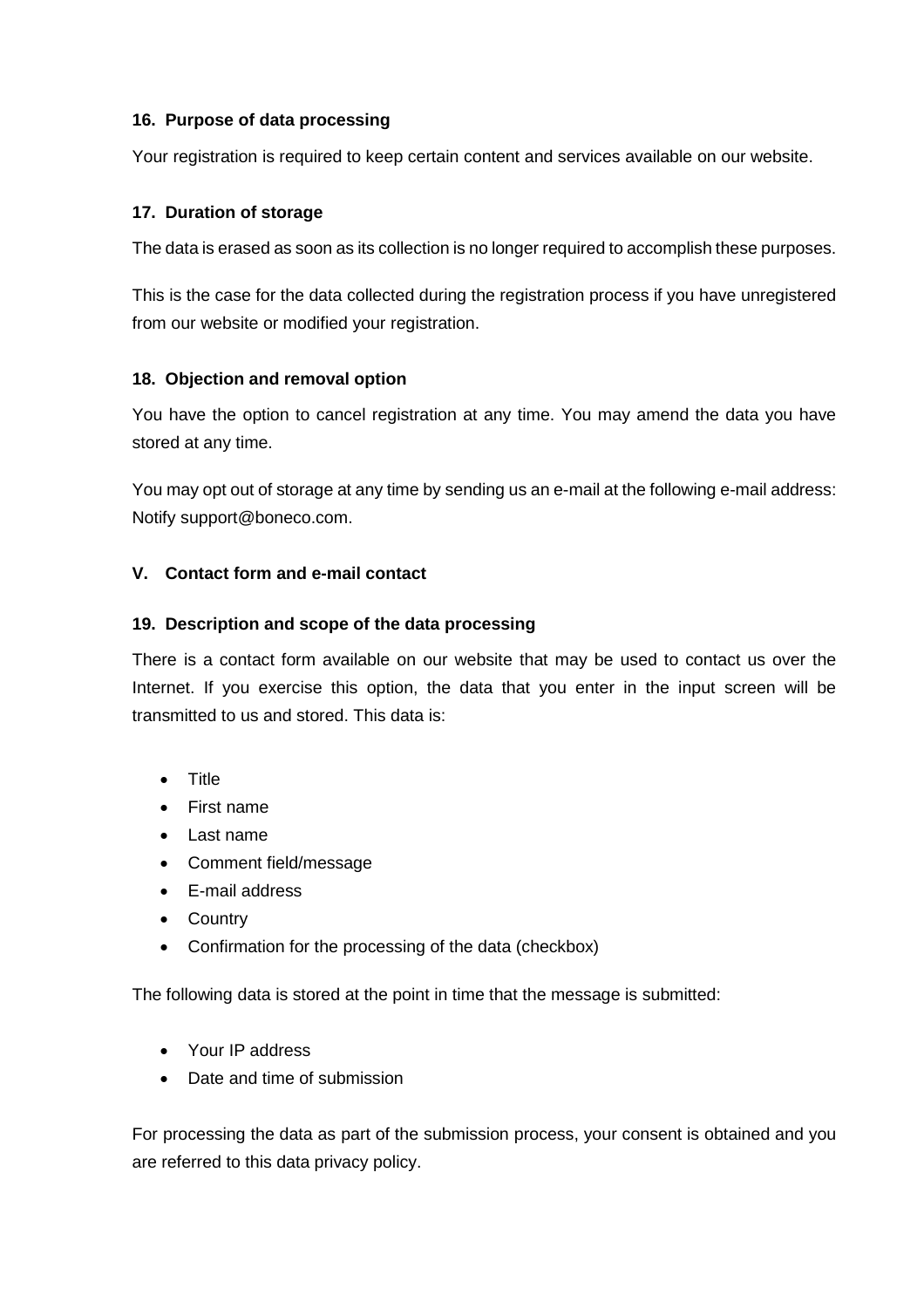As an alternative, we may be contacted using the provided e-mail address. In this case, the personal data that is transmitted with the e-mail is stored.

No data is forwarded to third parties in connection to this. The data is used exclusively for processing this conversation.

# **20. Legal basis for data processing**

The data is processed based on your previously granted consent. The processing of data that is transmitted in the course of sending an e-mail may serve our legitimate interests or may serve the conclusion of a contract, which then forms the legal basis for the processing.

# **21. Purpose of data processing**

We process personal data from the entry form solely for processing this conversation. When contacting us via e-mail, the required legitimate interests in processing the data also exist here.

Other personal data that is processed during the submission process is used for the purposes of preventing the misuse of the contact form and to ensure the security of our information technology systems.

# **22. Duration of storage**

The data is erased as soon as its collection is no longer required to accomplish these purposes. For personal data from the input screen of the contact form and data which has been transmitted via e-mail, this is the case when the respective conversation with you is concluded. The conversation is considered to be concluded when, based on the circumstances, it can be ascertained that the issue concerned has finally been resolved.

The personal data that has been additionally collected during the submission process is erased after a period of seven days at the very latest.

# **23. Objection and removal option**

You have the option to revoke your consent for the processing of the personal data at any time. You may opt out of the storage of your personal data at any time by contacting us via email. In this case, the conversation cannot be continued.

You may opt out of storage at any time by sending us an e-mail at the following e-mail address: Notify [support@boneco.com.](mailto:support@boneco.com)

In this case, all personal data that has been stored in the course of the conversation is erased.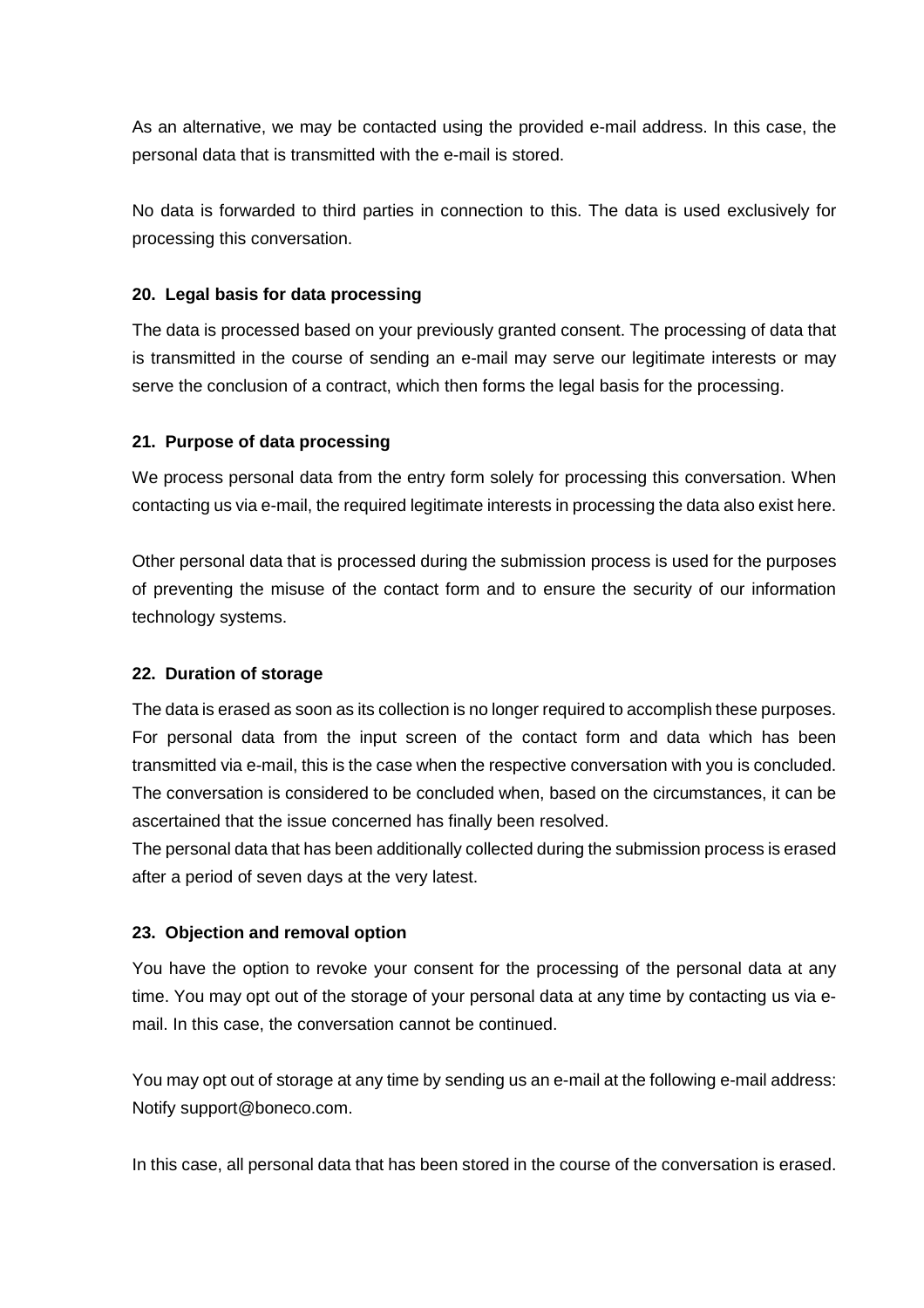# **VI. Rights of the data subjects**

If your personal data is processed, you are the data subject within the meaning of the valid data protection regulations. You have the following rights when dealing with our company:

## Right of access

You may request information about whether personal data concerning you is processed by us.

If such processing is taking place, you may request information from us on the following:

- The purposes for which the personal data is processed;
- The categories of personal data that is processed;
- The recipients or the categories of recipients to whom the personal data concerning you has been disclosed or is still being disclosed;
- The planned period of storage of the personal data concerning you or, if actual information on this is not possible, the criteria for the definition of the storage period;
- The existence of a right for rectification or erasure of the personal data concerning you, a right of restriction of processing by us or a right to object to this processing;
- The existence of a right of appeal to a supervisory authority;
- All available information on the origin of the data, if the personal data has not been collected from you as the data subject;
- The existence of automated decision-making, including profiling, and meaningful information on the logic involved and on the scope and the intended effects of such processing for you as the data subject.

You have the right to request information on whether the personal data concerning you is transmitted to a non-EU country or to an international organization. In this context, you may request to be informed on appropriate guarantees in connection with the transmission.

# Right to rectification

You have the right to rectification and/or completion of your data, insofar as the processed personal data concerning you is incorrect or incomplete. Rectification shall be carried out promptly.

# Right to restriction of processing

You may request that the processing of personal data concerning you is restricted under the following conditions:

• If you dispute the correctness of the personal data concerning you;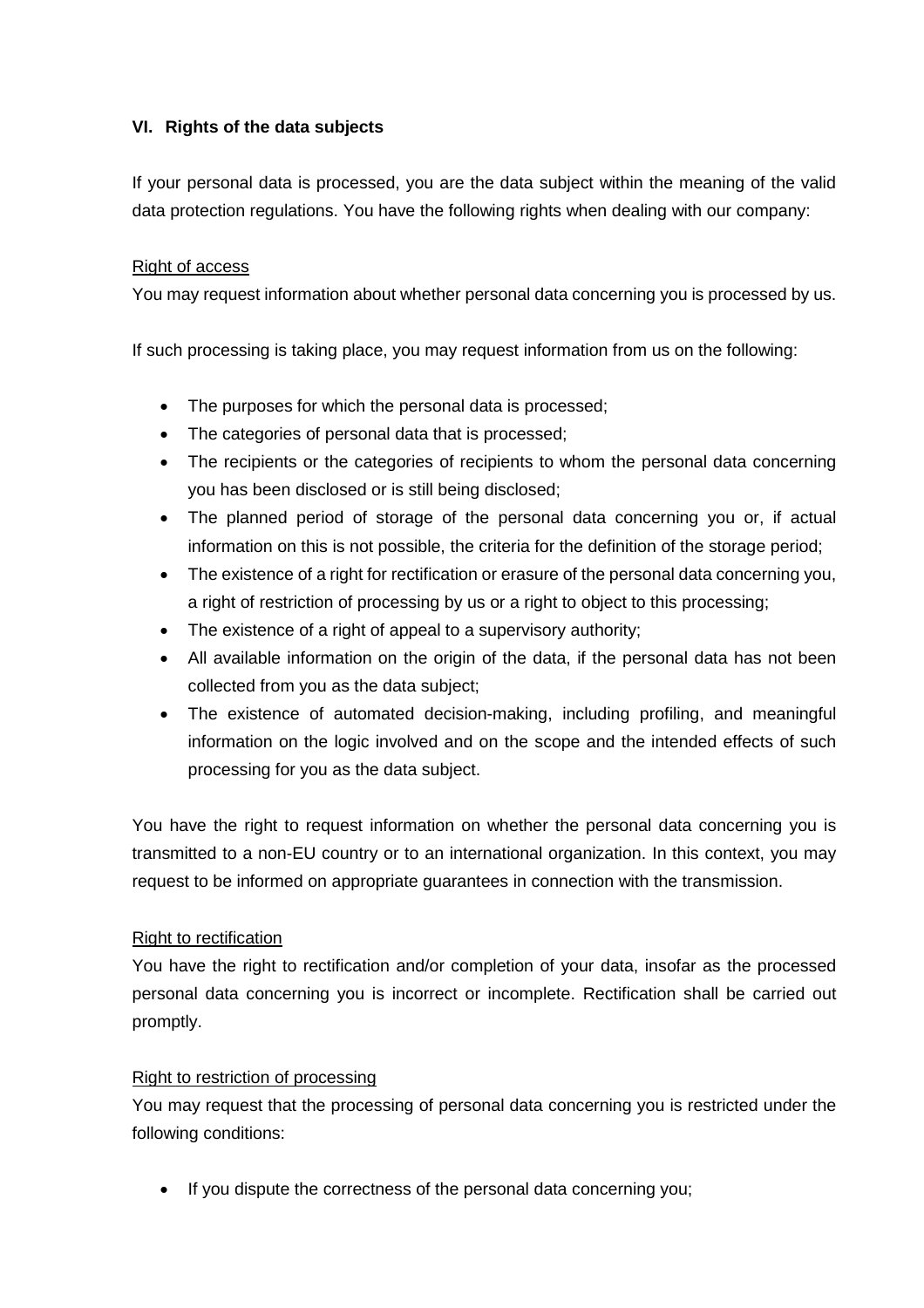- If the processing is unlawful and you oppose the erasure of personal data and request the restriction of the use of your personal data instead;
- If we no longer need the personal data for the purpose of the processing, but you require the data for asserting, enforcing or defending legal claims, or
- If you have opted out of processing and have not yet determined whether our company's legitimate grounds override yours.

If the processing of personal data concerning you has been restricted, this data—apart from the storage thereof—may be processed only with your consent or for asserting, enforcing or defending legal claims or for the protection of the rights of another natural or legal entity or for causes of an important public interest.

If the restriction of the processing in accordance with the above-mentioned conditions, you will be notified by us before the restriction is lifted.

#### Right to erasure

# *a) Erasure obligations*

You may request that we erase the personal data concerning you immediately, and we are obliged to erase this data immediately if one of the following grounds for erasure applies:

- The personal data concerning you is no longer needed for the purposes for which it has been collected or otherwise processed;
- You revoke your consent on which the processing rests, and where there is no other legal ground for the processing;
- You lodge an objection to the processing and there are no overriding legitimate grounds for the processing;
- The personal data concerning you has been processed unlawfully;
- The erasure of the personal data that concerns you is required for the fulfillment of a legal obligation;

# *b) Information to third parties*

If we have published the personal data in question and are obligated to the erasure of this data, we shall take measures, including those of a technical nature, appropriate under consideration of the available technology and costs of implementation, to notify third parties who process your personal data of the fact that you, as the involved person, have requested the erasure of all links to this personal data or of copies or replications of this data.

# *c) Exceptions*

The right to erasure does not exist provided that the processing of this data is required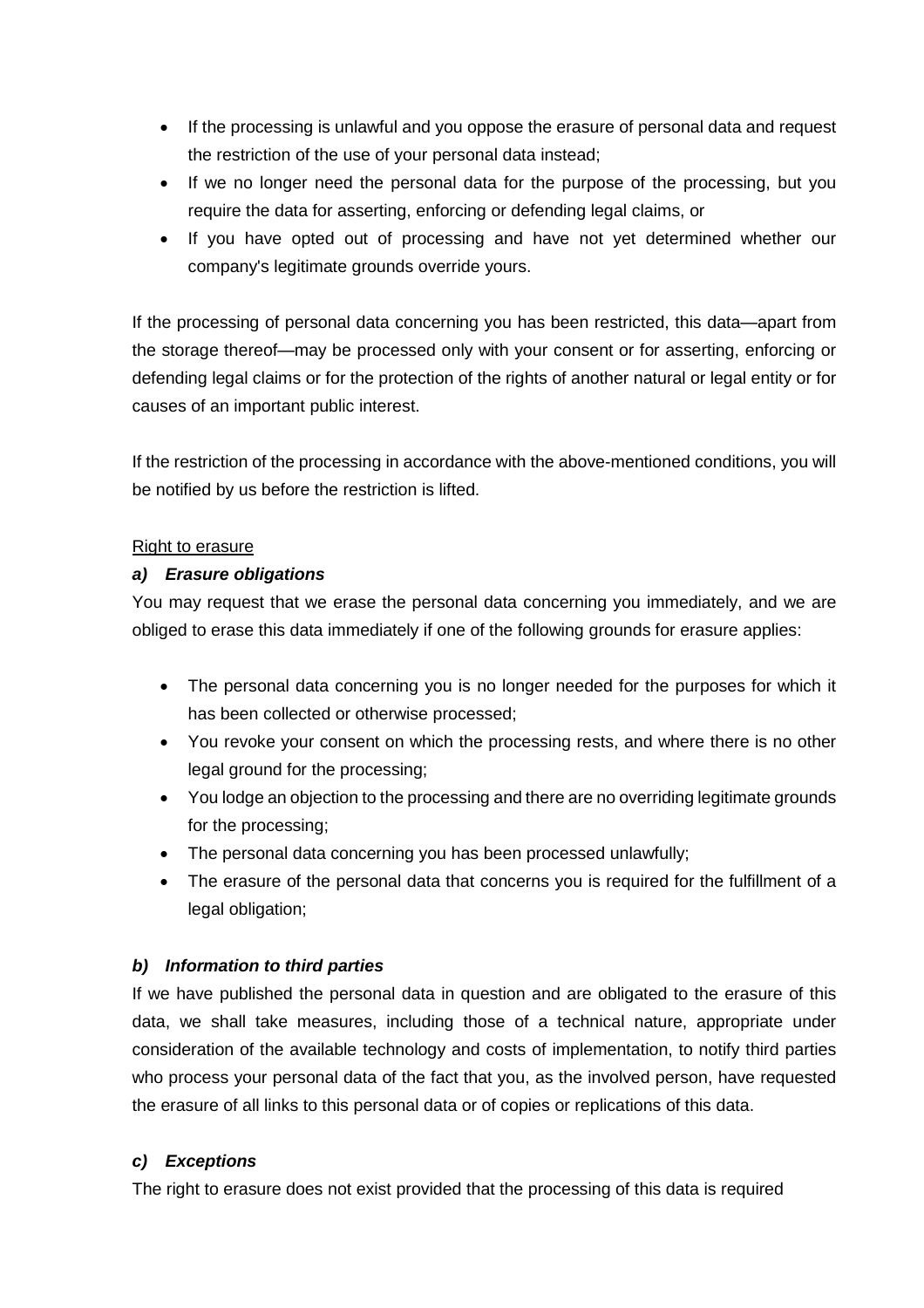- For the exercise of the right to the freedom of expression and the freedom of information;
- For complying with a legal obligation requiring the processing of this data, or for exercising a duty that is in the public interest or occurs in execution of public authority;
- For reasons of public interest in the area of public health;
- For archival purposes in the public interest, for the purposes of scientific or historical research or statistical purposes, or
- For asserting, enforcing or defending legal claims.

# Right of information

If you have asserted your right of correction, erasure or restriction of processing to us, we are obliged to communicate this correction or erasure of data or restriction of processing to all recipients to whom the personal data concerning you has been disclosed, unless this is shown to be impossible or to involve a disproportionate effort.

You also have the right to be notified of these recipients.

# Right to data portability

You have the right to receive the personal data concerning you that you have provided to us in a structured, common and machine-readable format. Additionally, you may request from us that this data be transmitted to a third party, provided that

- The processing is based on consent or on a contract, and
- Processing is done using automated procedures.

The right of data portability shall not apply to the processing of personal data that is required for exercising a duty in the public interest or occurs in execution of public authority.

# Right to object

You have the right to lodge an objection to the processing of the personal data concerning you.

We will then no longer continue to process personal data concerning you, unless the existence of compelling grounds for the processing that are worthy of protection and supersede your interests, rights and freedoms can be proved, or the processing is for asserting, enforcing or defending legal claims.